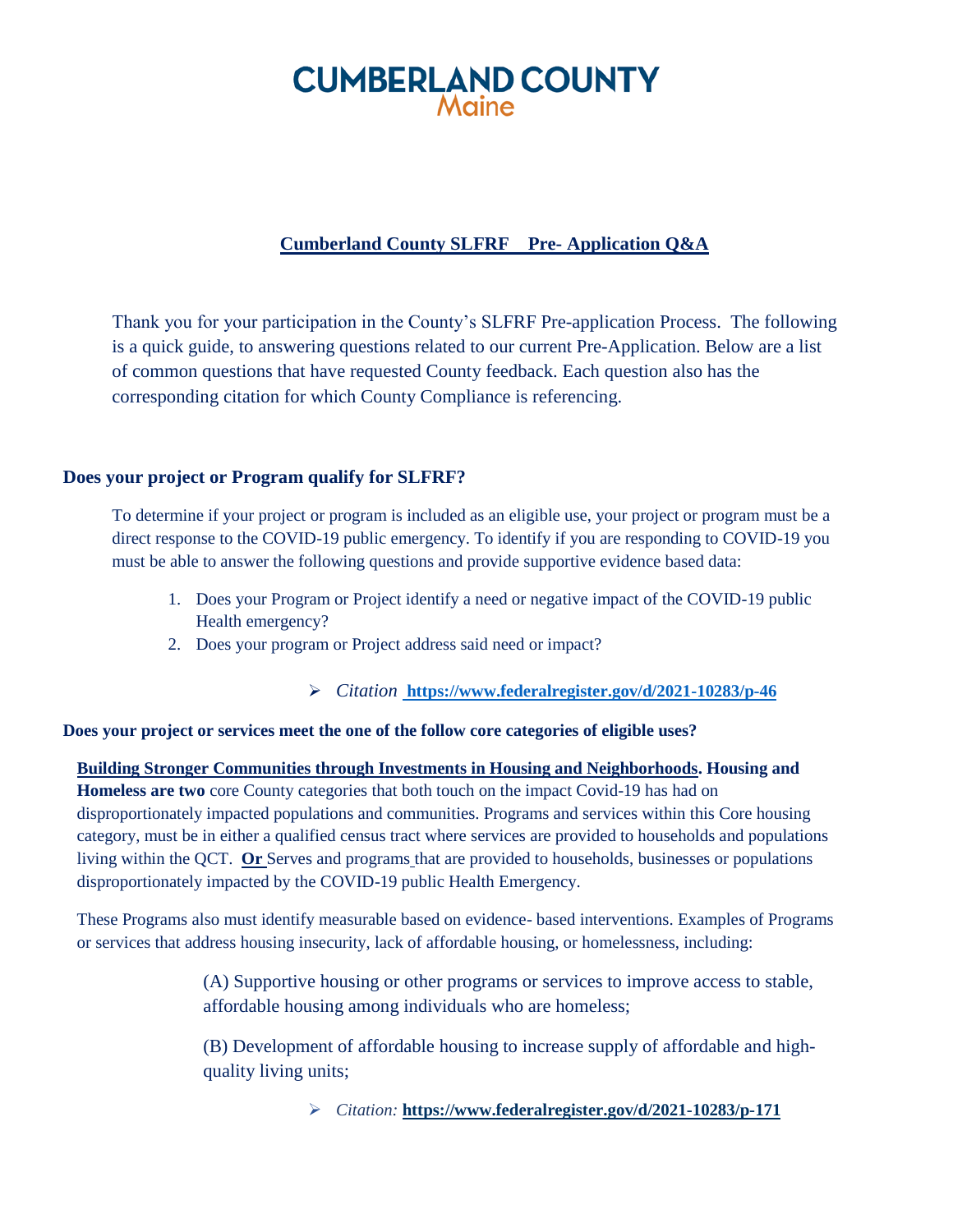## **CUMBERLAND COUNTY** Maine

**Infrastructure-** This category is limited to necessary investments in Water, Sewer or Broadband infrastructure. It is important to note that water and Sewer Infrastructure projects should align, with eligible uses under the Environmental Protection Agency's Drinking Water and Clean Water State Revolving Funds. Broadband infrastructure that is designed to provide service to unserved or underserved households and businesses and that is designed to, upon completion:

> (i) Reliably meet or exceed symmetrical 100 Mbps download speed and upload speeds; or

(ii) In cases where it is not practicable, because of the excessive cost of the project or geography or topography of the area to be served by the project, to provide service meeting the standards set forth in paragraph  $(e)(2)(i)$  of this section:

(A) Reliably meet or exceed 100 Mbps download speed and between at least 20 Mbps and 100 Mbps upload speed; and

(B) Be scalable to a minimum of 100 Mbps download speed and 100 Mbps upload speed.

Citation: **<https://www.federalregister.gov/d/2021-10283/page-26804>**

**Healthcare –** Funds provide resources to meet and address emergent public health needs, including COVID-19 Mitigation/Prevention, Behavioral Health Care, Expenses to Improve Design and Execution of Health Program, Mental Health Services and Substance use Services. Additionally, through programs or services that address disparities in public health that have been exacerbated by the pandemic.

### Citation: **<https://www.federalregister.gov/d/2021-10283/p-43>**

**Workforce Training**- Workforce gaps are a significant challenge in Cumberland County and have widened during the COVID-19 pandemic. Cumberland County is working to establish partnerships with job trainers and job seekers - in particular, delegates from marginalized communities and the New American population - toward job training programs and certifications. Directing able workers toward custom training and available jobs will fill gaps in the workforce and give disproportionately impacted residents an opportunity to grow their careers.

Programs and Projects that pair well with the State's Employment Services activities are highly encouraged. Recipients must demonstrate that funding uses directly address a negative economic impact of the COVID-19 public health emergency, including funds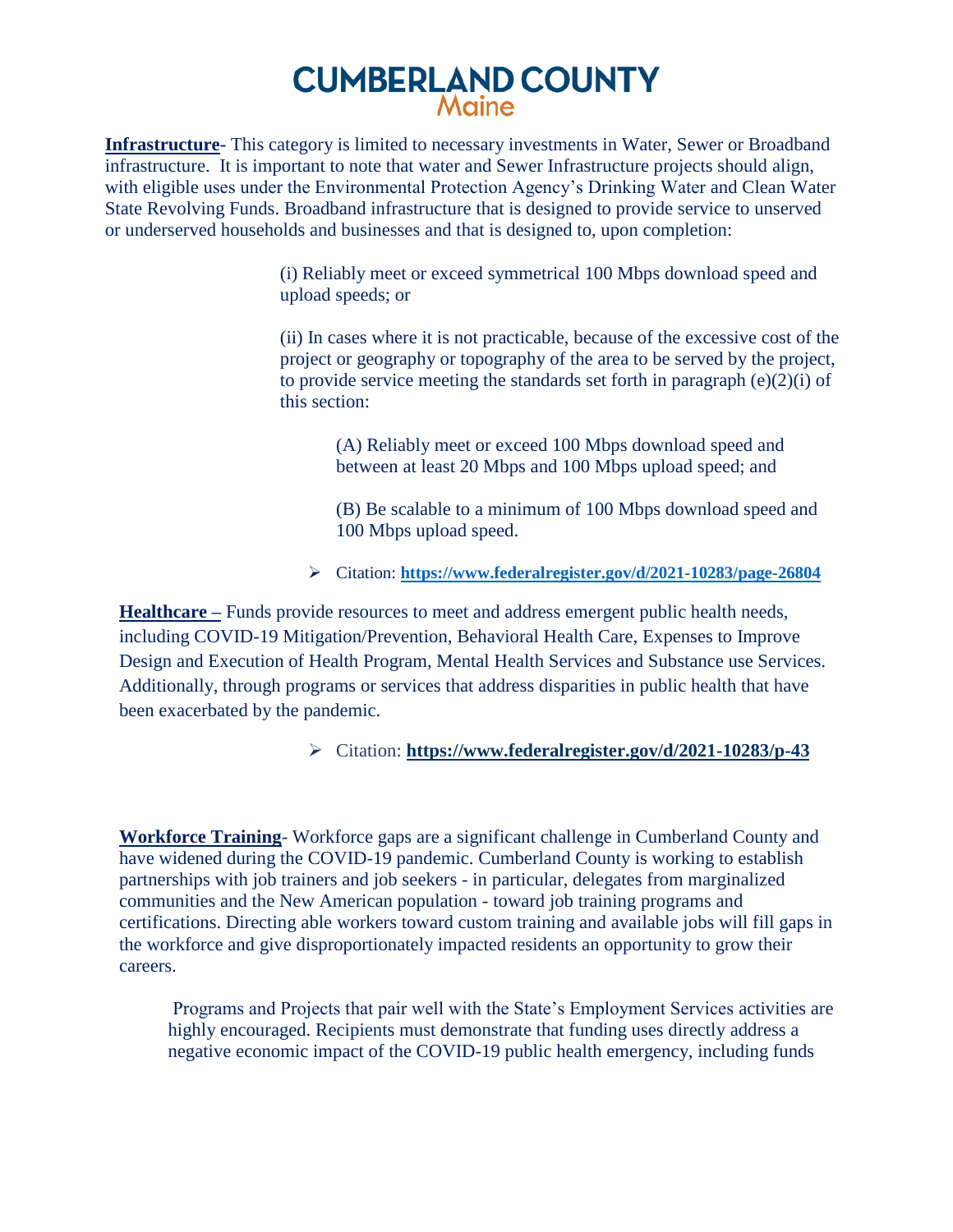# **CUMBERLAND COUNTY**

used for economic or workforce development. For example, job training for unemployed workers may be used to address negative economic impacts of the public health emergency and be eligible.

Assistance to unemployed workers, including:

- Subsidized jobs, including for young people. Summer youth employment programs directly address the negative economic impacts of the pandemic on young people and their families and communities;

Programs that provide paid training and/or work experience targeted primarily to (1) formerly incarcerated individuals, and/or (2) communities experiencing high levels of violence exacerbated by the pandemic;

- Programs that provide workforce readiness training, apprenticeship or preapprenticeship opportunities, skills development, placement services, and/or coaching and mentoring; and

- Associated wraparound services, including for housing, health care, and food.

 Citation: [https://home.treasury.gov/system/files/136/SLFRPFAQ.pdf](https://home.treasury.gov/system/files/136/SLFRPFAQ.pdf%20SECTION%202.8%20&%204.8) [SECTION 2.8](https://home.treasury.gov/system/files/136/SLFRPFAQ.pdf%20SECTION%202.8%20&%204.8) & 4.8 page 22-23 DATED 07/19/.21 Citation:<https://www.federalregister.gov/d/2021-10283/p-34>

#### **How many Pre- Applications can I submit?**

Please only submit a maximum of Three Pre- Applications, per Municipality or agency. Each application should outline only one service or project you are seeking funding support. For example, you may have an activity within the Public Health Category that addresses multiple uses, please select the use that best outlines the nexus between your projects and its response and impact measure to COVID- 19. Or select the option list as Public Health Other.

### **Does your program or project Target economically disadvantaged Communities?**

To maximize the impact of the ARPA, the U.S. Department of the Treasury must ensure resources are targeted to the lowest-income and most marginalized households. The County alongside Treasury recognizing the disproportionate impact of the pandemic- related recession on low-income communities. As such the County must report whether a program is or is not. The following are ways you can demonstrate you are targeting this community:

- If your program or service is provided at a **physical location in a Qualified Census Tract** (for multi-site projects, if a majority of sites are within Qualified Census Tracts);
- A program or service where the primary intended beneficiaries live within a Qualified Census Tract;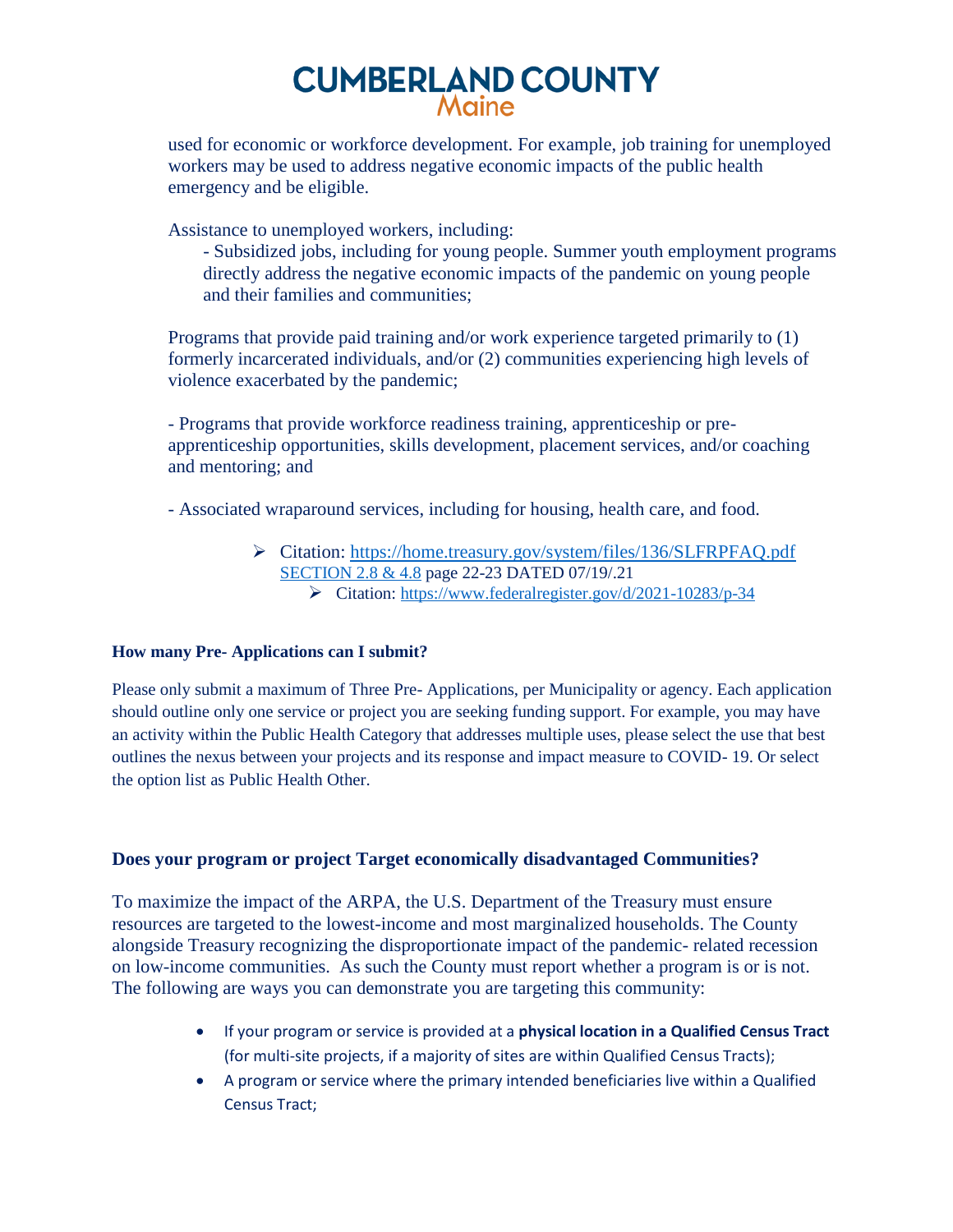# **CUMBERLAND COUNTY** Maine

- The program provides services that are primary intended targeted towards beneficiaries earn less than 60 percent of the median income for the relevant jurisdiction (e.g., State, county, metropolitan area, or other jurisdiction); or
- A program or service for which the eligibility criteria are such that over 25 percent of intended beneficiaries are below the federal poverty line.
	- *Citation:* **<https://www.federalregister.gov/d/2021-10283/p-499>**
	- **[https://home.treasury.gov/policy-issues/coronavirus/assistance-for-state](https://home.treasury.gov/policy-issues/coronavirus/assistance-for-state-local-and-tribal-governments/state-and-local-fiscal-recovery-funds/recipient-compliance-and-reporting-responsibilities)[local-and-tribal-governments/state-and-local-fiscal-recovery](https://home.treasury.gov/policy-issues/coronavirus/assistance-for-state-local-and-tribal-governments/state-and-local-fiscal-recovery-funds/recipient-compliance-and-reporting-responsibilities)[funds/recipient-compliance-and-reporting-responsibilities](https://home.treasury.gov/policy-issues/coronavirus/assistance-for-state-local-and-tribal-governments/state-and-local-fiscal-recovery-funds/recipient-compliance-and-reporting-responsibilities)**

### *What is a Qualified Census Tract QCT:*

A qualified Census Tract is a particular area or block group were 50% or more of the households living within this area have incomes that are below 60% of the area median gross income, or which has a poverty rate of at least 25 percent. These tracts are designated by HUD, based on current census data and can be found [here.](https://www.huduser.gov/portal/sadda/sadda_qct.html) Please note these are not the same as CDBG or Home as both use data based on 80% of AMI.

If your project or program does not meet the QCT, **The County may allow recipients to provide these services to other populations, households, or geographic areas disproportionately impacted by the pandemic. However, The County will require applicants to initially identify these disproportionately-impacted communities, recipients, and will require that the agency applying provide supportive data from reliable sources to base their determination for how the pandemic disproportionately impacted the populations, households, or geographic areas to be served.**

- Citation: <https://www.federalregister.gov/d/2021-10283/p-92>
- $\triangleright$  Citation: 31 CFR 35.6(b)(12) Qualified census tract has the same meaning given in 26 U.S.C. 42(d)(5)(B)(ii)(I).

### **KEY DATES!**

*ARPA funds must be obligated no later than December 31, 2024.*

https://www.federalregister.gov/d/2021-10283/p-576